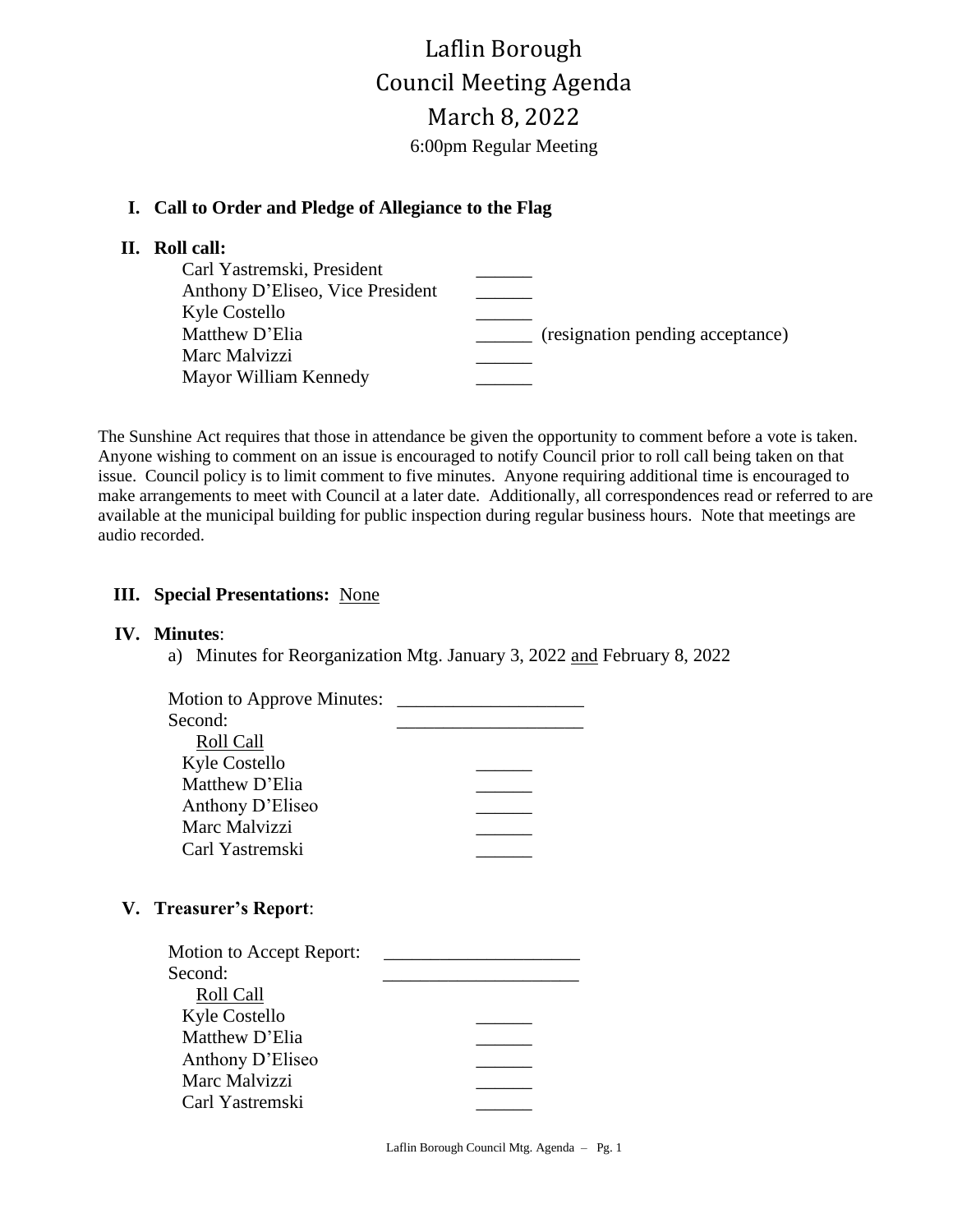## **VI. Approval of Bills:**

| Motion to Approve Bills:<br>Second:            |  |    |                     |
|------------------------------------------------|--|----|---------------------|
| Roll Call:                                     |  |    |                     |
| Kyle Costello                                  |  |    |                     |
| Matthew D'Elia                                 |  |    |                     |
| Anthony D'Eliseo                               |  |    |                     |
| Marc Malvizzi                                  |  |    |                     |
| Carl Yastremski                                |  |    |                     |
| <b>VII.</b> Correspondences: (sent via e-mail) |  |    |                     |
| <b>VIII.</b> Reports:                          |  |    |                     |
| a) Fire / PSP Police (reports emailed)         |  | d) | Mayor's Report      |
| b) Borough Manager Report                      |  | e) | <b>Grant Report</b> |
| c) MS4 Stormwater Report                       |  |    |                     |
| Motion to Accept Reports:                      |  |    |                     |
| Second:                                        |  |    |                     |
| Roll Call:                                     |  |    |                     |
| <b>Kyle Costello</b>                           |  |    |                     |
| Matthew D'Elia                                 |  |    |                     |
| Anthony D'Eliseo                               |  |    |                     |
| Marc Malvizzi                                  |  |    |                     |
| Carl Yastremski                                |  |    |                     |
| IX. Unfinished Business:                       |  |    |                     |

## A) RCN / ASTOUND Cable Franchise Agreement (Revised) –

| Motion to Approve: |  |
|--------------------|--|
| Second:            |  |
| Roll Call:         |  |
| Kyle Costello      |  |
| Matthew D'Elia     |  |
| Anthony D'Eliseo   |  |
| Marc Malvizzi      |  |
| Carl Yastremski    |  |

 B) Pinewood Drive Stormwater / Paving Bid Specifications and Bid Advertisement – Add Atl: Sprucewood Drive Curb Replacement

| <b>ARPA Federal MS4 Stormwater</b> | <b>LSA Grant Paving Project &amp; Add Alt.</b> |  |
|------------------------------------|------------------------------------------------|--|
| Motion to Approve:                 | Motion to Approve:                             |  |
| Second:                            | Second:                                        |  |
| Roll Call:                         | Roll Call:                                     |  |
| Kyle Costello                      | Kyle Costello                                  |  |
| Matthew D'Elia                     | Matthew D'Elia                                 |  |
| Anthony D'Eliseo                   | Anthony D'Eliseo                               |  |
| Marc Malvizzi                      | Marc Malvizzi                                  |  |
| Carl Yastremski                    | Carl Yastremski                                |  |
|                                    |                                                |  |

Laflin Borough Council Mtg. Agenda – Pg. 2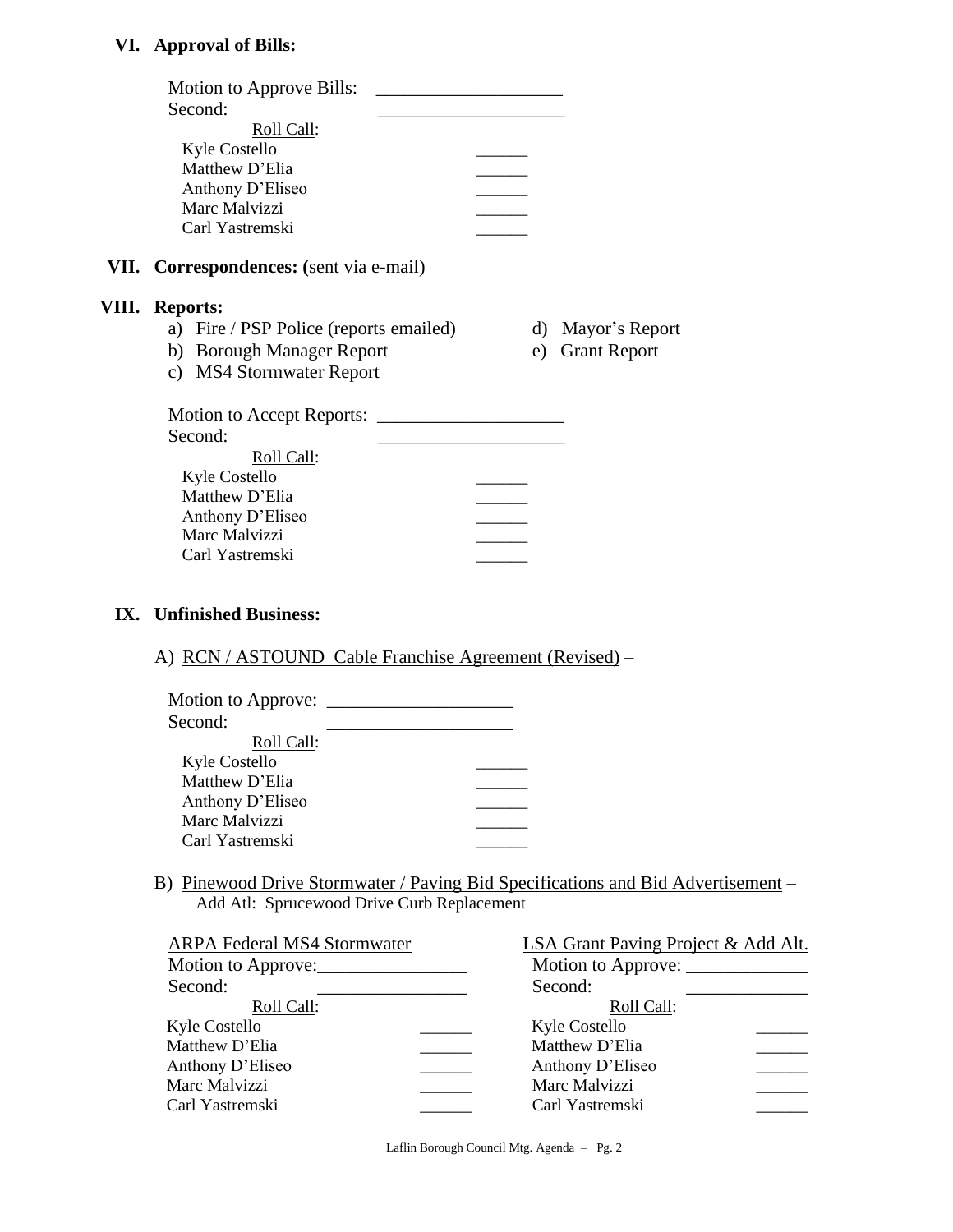#### C) Sewer Main Line Camera Inspection for Pinewood Drive –

| Motion to Approve: |  |  |
|--------------------|--|--|
| Second:            |  |  |
| Roll Call:         |  |  |
| Kyle Costello      |  |  |
| Matthew D'Elia     |  |  |
| Anthony D'Eliseo   |  |  |
| Marc Malvizzi      |  |  |
| Carl Yastremski    |  |  |
|                    |  |  |

#### **X. New Business:**

A) Accept the Resignation of Councilman Matthew D'Elia –

| Motion to Accept: _ |  |
|---------------------|--|
| Second:             |  |
| Roll Call:          |  |
| Kyle Costello       |  |
| Anthony D'Eliseo    |  |
| Marc Malvizzi       |  |
| Carl Yastremski     |  |
|                     |  |

B) Resolution to Appoint Councilmember to Declared Vacant Seat –

| <b>Motion to Appoint:</b>                                  |  |
|------------------------------------------------------------|--|
| Second:                                                    |  |
| Roll Call:                                                 |  |
| <b>Kyle Costello</b>                                       |  |
| Anthony D'Eliseo                                           |  |
| Marc Malvizzi                                              |  |
| Carl Yastremski                                            |  |
| If appointment occurs, Oath of Office to be given by Mayor |  |

C) Resolution for Williams Transco to Apply for PennDOT Highway Occupancy Permit on behalf of Laflin Borough – Ballfield / Walking Track Access Road

| Motion to Approve: |  |
|--------------------|--|
| Second:            |  |
| Roll Call:         |  |
| Kyle Costello      |  |
|                    |  |
| Anthony D'Eliseo   |  |
| Marc Malvizzi      |  |
| Carl Yastremski    |  |
|                    |  |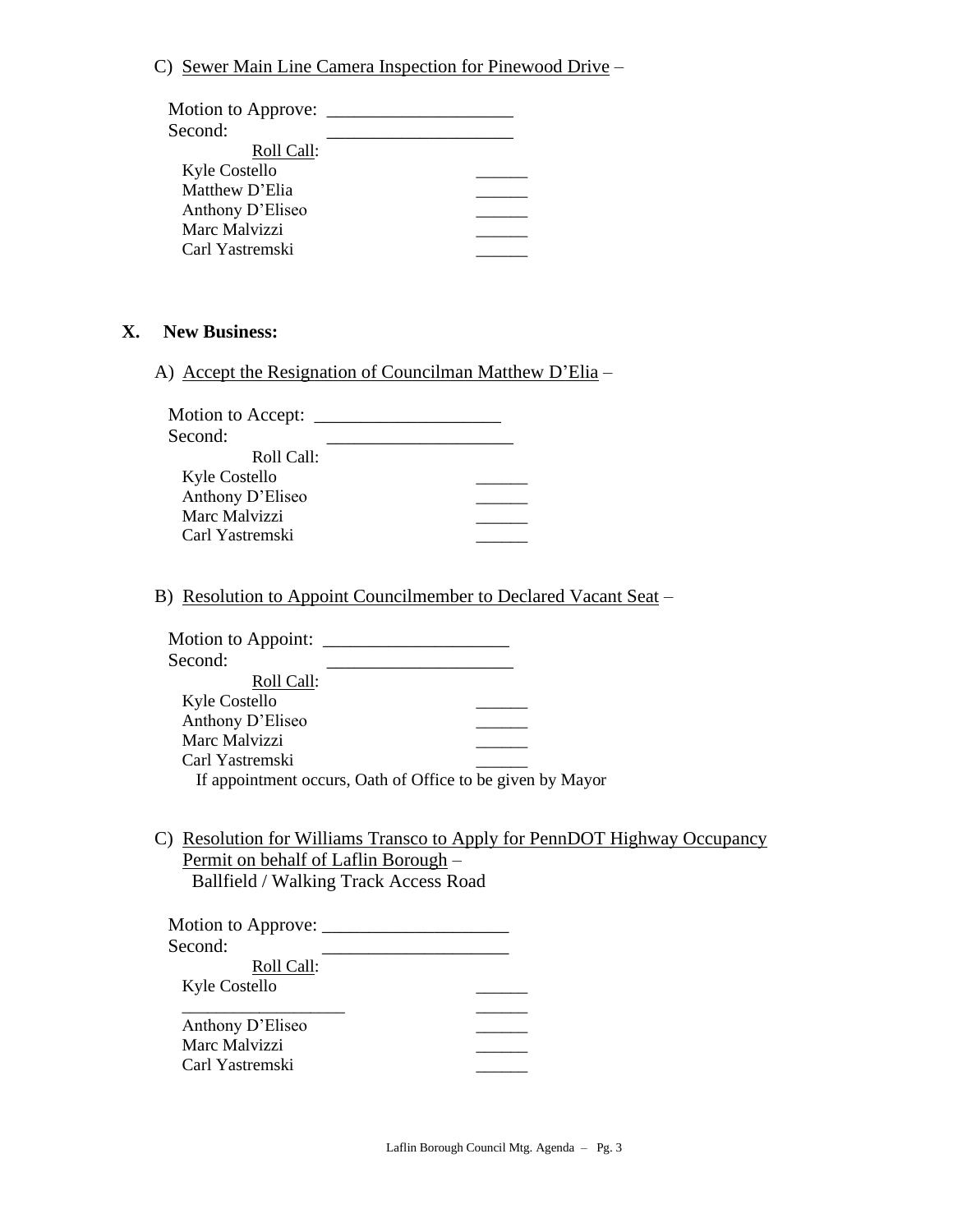## D) Resolution Allowing ACH and Electronic Bill Payments for Monthly Reoccurring Bills –

| Second:                                                                                                          |  |
|------------------------------------------------------------------------------------------------------------------|--|
| Roll Call:                                                                                                       |  |
| Kyle Costello                                                                                                    |  |
|                                                                                                                  |  |
| Anthony D'Eliseo                                                                                                 |  |
| Marc Malvizzi                                                                                                    |  |
| Carl Yastremski                                                                                                  |  |
|                                                                                                                  |  |
| E) <b>JR Evans Contracted Back-up Snow Plow Service</b>                                                          |  |
| \$95.00 /hour Truck & Driver                                                                                     |  |
|                                                                                                                  |  |
|                                                                                                                  |  |
| Second:                                                                                                          |  |
| Roll Call:                                                                                                       |  |
| Kyle Costello                                                                                                    |  |
|                                                                                                                  |  |
| Anthony D'Eliseo                                                                                                 |  |
| Marc Malvizzi                                                                                                    |  |
|                                                                                                                  |  |
| Carl Yastremski<br>F) Commercial Weed Spray for Vegetation Control –<br>DeAngelo Contracting Services \$3,495.00 |  |
| Second:<br>Roll Call:                                                                                            |  |
| Kyle Costello                                                                                                    |  |
|                                                                                                                  |  |
| Anthony D'Eliseo                                                                                                 |  |
| Marc Malvizzi                                                                                                    |  |
| Carl Yastremski                                                                                                  |  |
| G) Roadway Pothole Patching and Curb Repairs –<br>Up to \$5,000 from State Liquid Fuels Fund                     |  |
|                                                                                                                  |  |
|                                                                                                                  |  |
| Second:                                                                                                          |  |
| Roll Call:                                                                                                       |  |
| Kyle Costello                                                                                                    |  |
|                                                                                                                  |  |
| Anthony D'Eliseo                                                                                                 |  |
| Marc Malvizzi<br>Carl Yastremski                                                                                 |  |